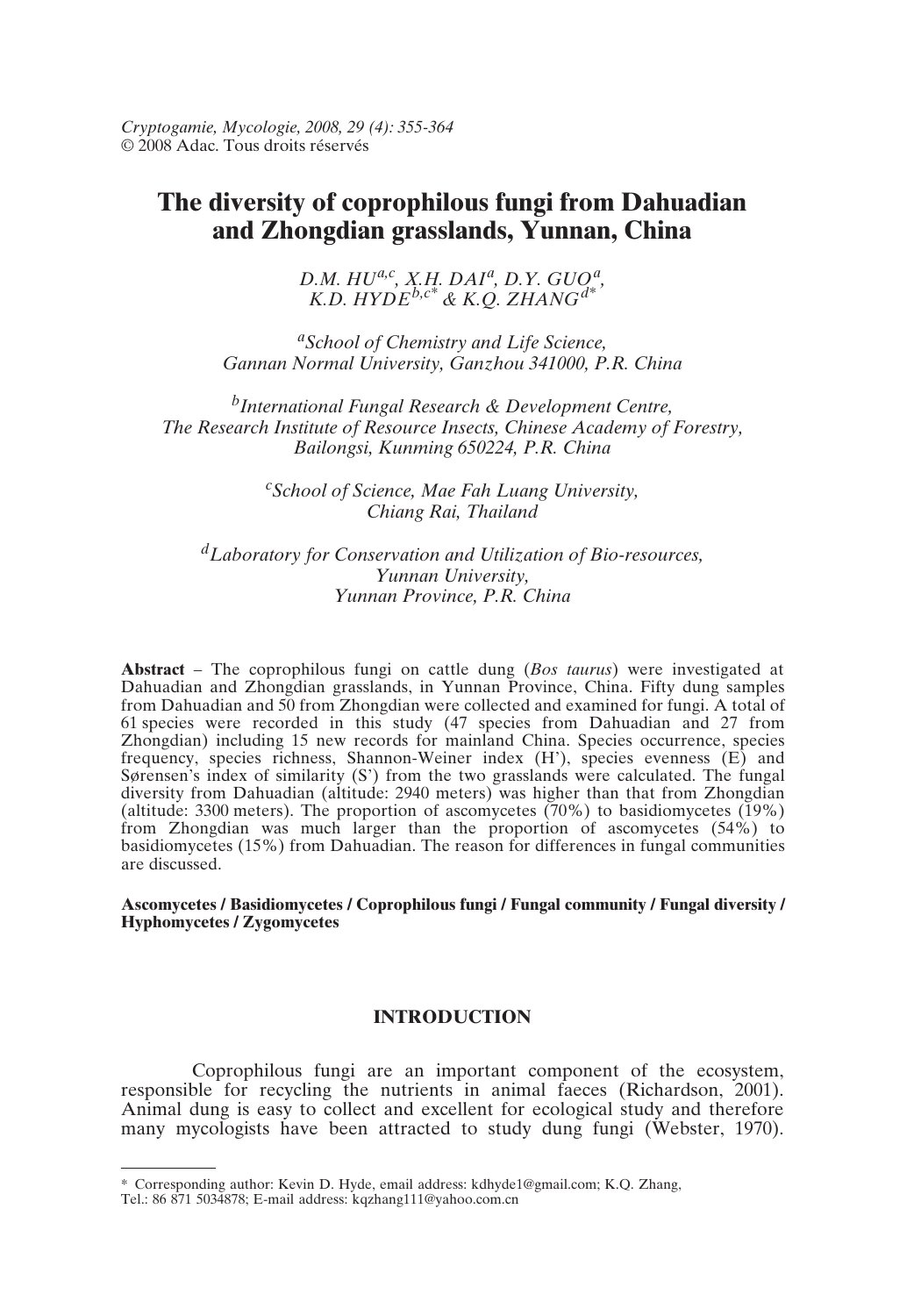Cain (1934) studied the coprophilous sphaeriales from 400 collections in Ontario, and many new taxa were discovered. Lundqvist (1972) reported 18 genera and 100 species of Nordic Sordariaceae (mostly coprophilous), while Angel & Wicklow (1975) examined 93 dung samples from four animal species from semiarid grasslands in Colorado and found 37 species. Angel  $\&$  Wicklow (1983) investigated the coprophilous fungal communities in semi-arid to mesic grasslands and found that the composition of the fungal community varied according to the age of the dung collected. Caretta *et al.* (1998) identified 59 coprophilous species from Kenya and Wang (2000a) reported 90 ascomycetes from dung samples in Taiwan. Richardson (2001) recorded fungi developing on dung samples from a wide range of locations, and highly significant differences were found among the mycota of different dung types, from different latitudinal ranges, and those collected at different seasons. Hu *et al.* (2006) reported on the coprophilous genera *Podospora* and *Schizothecium* from mainland China, while Jacobs and Botha (2008) reported a new coprophilous species from Southern Africa. Kruys & Ericson (2008) reported the coprophilous mycota in the boreal forest of Sweden, and found that there was a strong positive relationship between the total number of ascomycete species and the number of plant species foraged by the herbivores.

Most of the previous studies on coprophilous fungi concentrated on differences of hosts and geographic distribution, or were descriptive. There is little information on the effect of altitude on the distribution of coprophilous fungi. There have also been few studies of coprophilous fungi in mainland China (Hu *et al.*, 2006). In the present study, we establish the diversity of dung fungi at two sites, Dahuadian and Zhongdian grasslands, and provide data on the distribution of coprophilous fungi in relation to altitude.

## **MATERIALS AND METHODS**

#### **Study sites**

Dahuadian grassland (25º53'N, 100º00'E, altitude 2940 m) is located in Dali County, West of Yunnan Province, China. The animals on the grasslands are mostly cattle (*Bos taurus*). The cattle were hurded to the pasture by the farmers to feed during the daytime, and returned to the barn at night. This area is surrounded by mountains, which are covered with bush as well as established forests. The soil contains sufficient water and the annual precipitation is about 1846.4 mm. The average annual temperature is 8.2ºC. The main plant cover comprisies *Corydalis balfouriana*, *Cardamine calcicola*, *Rodgersia henrici*, *Geranium forrestii*, *Daphne* spp., *Potentilla fulgens*, *Duchesnea indica, Astragalus sinicus, Rhododendron decorum*, *Pyrola forrestiana*, *Achillea wilsoniaana, Carduus acanthoides, Cirsium griseum, Taraxacum mongolicum, Primula pseudodenticulata, Roscoea tibetica, Juncus bufonius, Dactylis glomerata, Cyperus difformis* and *Eulalia speciose*.

Zhongdian grasslands (26°51'-28°52'N, 99°20'-100°19'E, altitude about 3300 m) is located in DeQin County, Northwest of Yunnan Province, China. It is a cold highland. The average annual temperature is 5.4°C; the lowest temperature was  $-27.\overline{4}^{\circ}$ C (December  $27^{th}$ , 1982); the highest temperature 25.1°C (August  $3^{rd}$ , 1977); the average temperature in the hottest month  $13.3^{\circ}$ C; and the average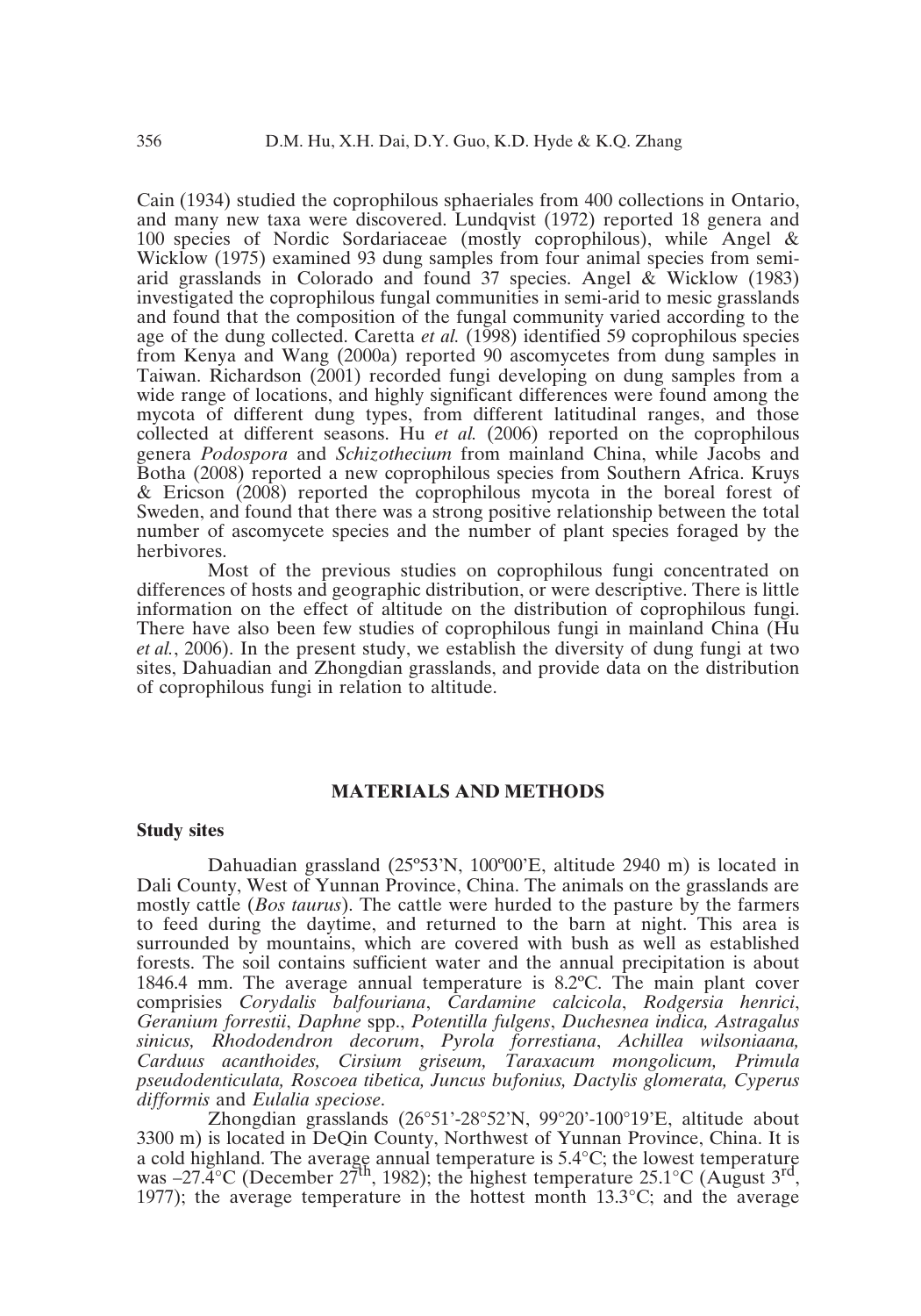temperature in the coldest month is  $-3.8^{\circ}$ C. The annual rainfall is 617.6 mm while the annual sunshine is 2203 hours. The average annual relative humidity is 70%. The pasture mostly comprises *Iris* spp., *Primula* spp., *Pedicularis* spp., *Ligularia* spp., *Aster* spp., *Rheum* spp., *Sambucus* spp., Liliaceae, Gentianaceae, Leguminosae and Gramineae.

#### *Sample collection and incubation*

Fifty dung samples were collected respectively from Dahuadian and Zhongdian in December 2004. Samples were recently dropped and unweathered. The samples were gently air dried and stored in sealed plastic bags until incubation. Then the dung samples were placed on a filter paper in Petri dishes ("moist chamber") and slightly wetted with tap water (Lundqvist, 1972), and incubated under ambient light and at room temperature (ca. 18-26°C). Samples were examined every week during the incubation period until no new fungi appeared (usually after 48 days). The fruiting bodies were picked off with a sterilized needle or forceps. Identification was made based on living specimens mounted in water using refs. Dry specimens and permanent slides of some species were also prepared and are held in Yunnan University Herbarium (YNU).

## *Ecological analysis*

The species-area curves were plotted for the two collections to examine the sample size (Begon *et al*., 1993). The number of species, the occurrence and the frequency (F) were recorded and calculated. To compare the fungal communities between the two sites, species richness and species abundance were calculated. Shannon-Weiner index (H') was applied to evaluate the diversities of coprophilous fungi, including species richness and evenness (E). Sørensen's index of similarity (S') was plotted to evaluate different fungal communities and expressed with values between 0 (no similarity) and 1 (absolute similarity). The above data are calculated using the following formulas:

H' = 
$$
-\sum_{i=1}^{S} Pi \log_e Pi
$$
, where Pi = N<sub>i</sub> / N  
E = e<sup>H'</sup> / S  
S' =  $\frac{2c}{a+b}$ 

Ni = the individual number of *i*th species;  $N =$  the individual number of all species; Pi = the proportion of *i*th species;  $Log_e Pi$  = the natural logarithm of Pi;  $S =$ species number;  $a =$  total number of species from site 1;  $b =$  total number of species from site 2; c = number of common species to both sites.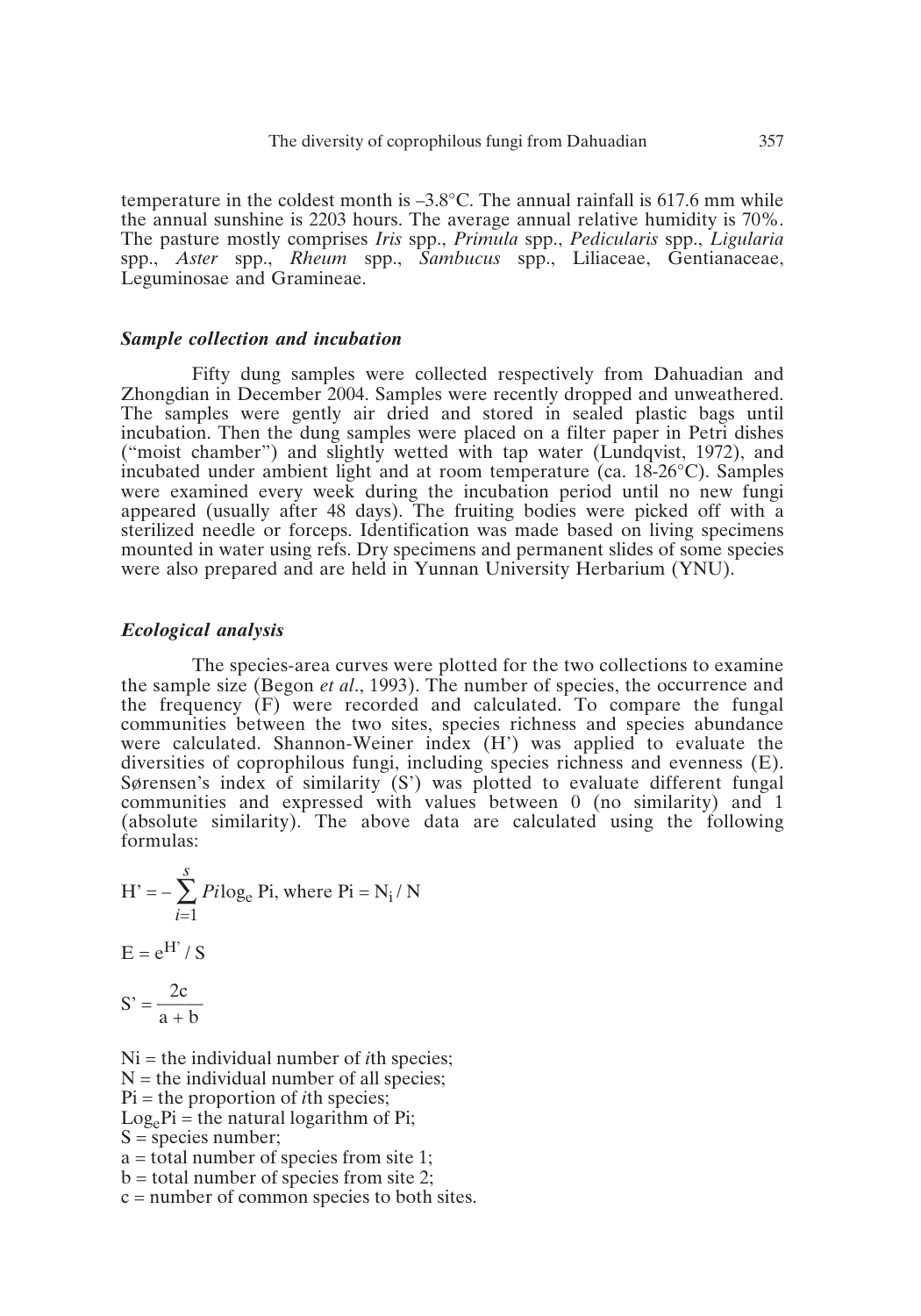## **RESULTS**

#### *Sample size*

Species cumulative curves reached asymptote (Fig. 1) at about 30 samples and therefore 50 samples provided a reasonable estimate of coprophilous fungal communities at Dahudian and Zhongdian.

#### *Fungal communities in Dahuadian pasture and Zhongdian pasture*

Sixty-one taxa were recorded from the Dahuadian and Zhongdian pastures (Table 1) including 15 species new for mainland China (newly recorded species are marked with an \*). They comprised 35 ascomycetes, 8 basidiomycetes, 14 anamorphic taxa and 4 zygomycetes. Fourty-seven taxa were identified from Dahuadian and 27 from Zhongdian; their frequency of occurrence is listed in Table 1. The species richness, species richness per sample and diversity index were calculated and are listed in Table 2.

The coprophilous fungi community in Dahuadian comprised 25 ascomycetes, 7 basidiomycetes, 12 anamorphic taxa and 3 zygomycetes. The most common genera from Dahuadian were *Podospora*, *Saccobolus*, *Schizothecium*, *Coprinus* and *Mucor*. Dominant species were *Schizothecium curvuloides* (85%), *Mucor* sp. 1 (68%) and *Saccobolus citrinus* (40%). The most common ascomycetes were from Ascobolaceae, Lasiosphaeriaceae, and Sporormiaceae; the most common basidiomycetes were from Coprinaceae; the most common zygomycetes were from Mucoraceae. There were 12 anamorphic taxa and most were not common.



Fig. 1. Sample size.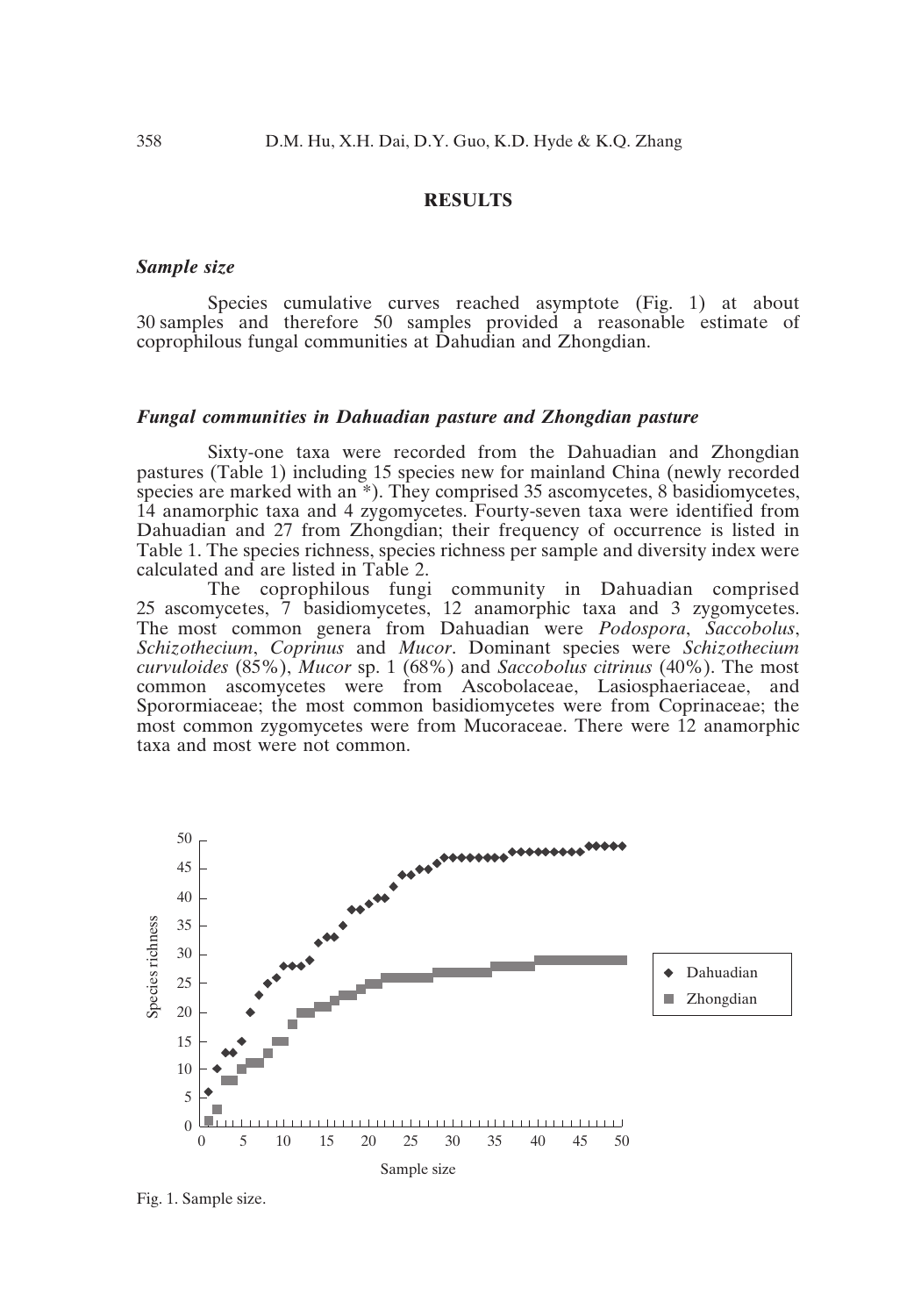## The diversity of coprophilous fungi from Dahuadian 359

| Fungi                                                           |              | Occurrence       |           | Relative frequency |  |
|-----------------------------------------------------------------|--------------|------------------|-----------|--------------------|--|
|                                                                 | Dahuadian    | <i>Zhongdian</i> | Dahuadian | <b>Zhongdian</b>   |  |
| <b>Ascomycetes</b>                                              |              |                  |           |                    |  |
| Ascobolaceae                                                    |              |                  |           |                    |  |
| *Saccobolus citrinus Boud, & Torrend                            | 20           | 18               | 0.082     | 0.161              |  |
| *Saccobolus glaber (Pers.) Lambotte                             | 1            |                  | 0.004     |                    |  |
| *Saccobolus minimus Velen.                                      | 1            |                  | 0.004     |                    |  |
| Coniochaetaceae                                                 |              |                  |           |                    |  |
| Coniochaeta discospora (Auersw. ex Niessl) Cain                 |              | 5                |           | 0.045              |  |
| Lasiosphaeriaceae                                               |              |                  |           |                    |  |
| *Apiosordaria verruculosa (C.N. Jensen) Arx<br>& W. Gams        |              | $\mathbf{1}$     |           | 0.009              |  |
| Arnium arizonense (Griffiths) N. Lundq.<br>& J.C. Krug          |              | 5                |           | 0.045              |  |
| *Cercophora mirabilis Fuckel                                    |              | $\overline{4}$   |           | 0.036              |  |
| *Cercophora acanthigera (Berk. & Broome)<br>N. Lundq.           | 2            |                  | 0.008     |                    |  |
| *Cercophora areolata N. Lundq.                                  | 2            |                  | 0.008     |                    |  |
| *Cercophora californica (Plowr.) N. Lundq.                      | 1            |                  | 0.004     |                    |  |
| *Cercophora septentrionalis N. Lundq.                           | 8            |                  | 0.033     |                    |  |
| Podospora anserina (Rabenh.) Niessl                             |              | $\mathbf{1}$     |           | 0.009              |  |
| Podospora argentinansis (Speg.) Mirza,<br>J. H. and Cain, R. F. | 11           | 5                | 0.045     | 0.045              |  |
| Podospora communis (Speg.) Niessl                               | 4            | 2                | 0.016     | 0.018              |  |
| Podospora fimiseda (Ces. & DeNot.) Niessl                       | 15           |                  | 0.061     |                    |  |
| Podospora pleiospora (Winter) Niessl                            | 2            | 1                | 0.008     | 0.009              |  |
| Podospora pyriformis (Bayer) Cain                               | 4            | 3                | 0.016     | 0.027              |  |
| Podospora sp. 1                                                 |              | 2                |           | 0.018              |  |
| Podospora sp. 2                                                 |              | $\mathbf{1}$     |           | 0.009              |  |
| Schizothecium aloides (Fuckel) N. Lundq.                        | 2            | 2                | 0.008     | 0.018              |  |
| Schizothecium curvuloides (Cain) L. Cai                         | 40           |                  | 0.164     |                    |  |
| Schizothecium dakotensis (Griff.) N. Lundq.                     | 1            | 8                | 0.004     | 0.071              |  |
| Schizothecium miniglutinans (J.H. Mirza & Cain)<br>N. Lundq.    | 8            | 15               | 0.033     | 0.134              |  |
| Zygospermella insignis (Mouton) Cain                            |              | 5                |           | 0.045              |  |
| Pezizaceae                                                      |              |                  |           |                    |  |
| Iodophanus carneus (Pers.) Korf                                 | 1            |                  | 0.004     |                    |  |
| Pyronemataceae                                                  |              |                  |           |                    |  |
| *Coprobia granulata (Bull.) Boud.                               | $\mathbf{1}$ |                  | 0.004     |                    |  |
| Coprotus aurora (Cr. & Cr.) Thind & War.                        | 1            |                  | 0.004     |                    |  |
| Coprotus granuliformis (P. Crouan & H. Crouan)<br>Kimbr.        | 2            |                  | 0.008     |                    |  |
| Coprotus sp.                                                    |              | 2                |           | 0.018              |  |
| *Coprotus trichosurus Bell & Kimbr.                             | 1            |                  | 0.004     |                    |  |

Table 1. Fungal list (\*the new records of mainland China)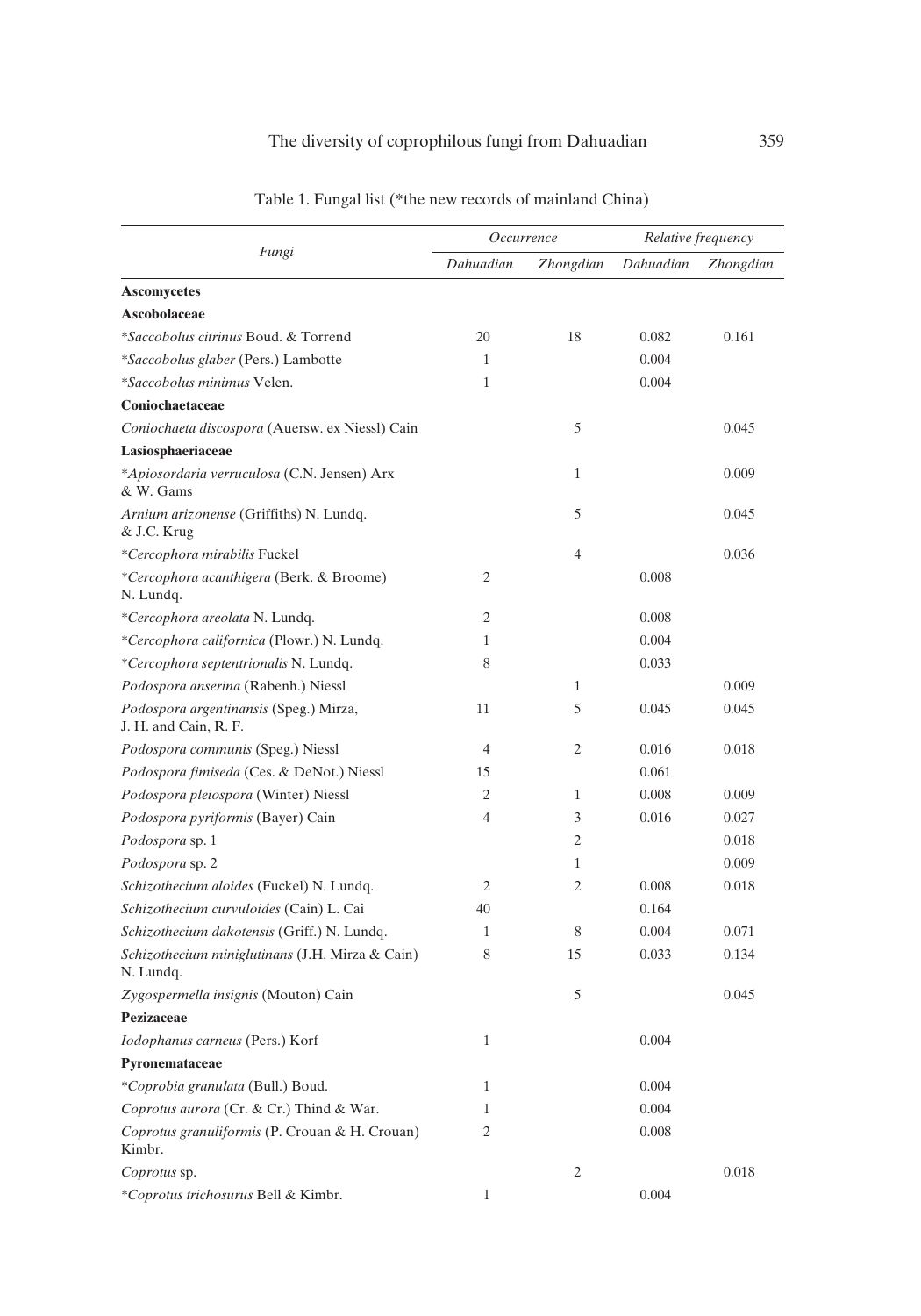| Fungi                                                                | Occurrence     |                  | Relative frequency |              |
|----------------------------------------------------------------------|----------------|------------------|--------------------|--------------|
|                                                                      | Dahuadian      | <i>Zhongdian</i> | Dahuadian          | Zhongdian    |
| Sporormiaceae                                                        |                |                  |                    |              |
| <i>Preussia</i> sp. 1                                                | $\mathbf{1}$   |                  | 0.004              |              |
| *Sporormiella australis (Speg.) Ahmed & Cain                         |                | 2                |                    | 0.018        |
| *Sporormiella intermedia (Auersw.) Ahmed & Cain                      | 11             | 9                | 0.045              | 0.08         |
| *Sporormiella longispora (Cain) Ahmed & Cain                         | 1              |                  | 0.004              |              |
| *Sporormiella octomera (Auersw.) Ahmed & Cain                        | 2              |                  | 0.008              |              |
| <b>Basidiomycetes</b>                                                |                |                  |                    |              |
| <b>Bolbitiaceae</b>                                                  |                |                  |                    |              |
| Conocybe pubescens (Gillet) Kühner                                   | 2              | 1                | 0.008              | 0.009        |
| Coprinaceae                                                          |                |                  |                    |              |
| Coprinus miser P. Karst.                                             | $\mathbf{1}$   | 6                | 0.004              | 0.054        |
| Coprinus patouillardii Quél.                                         | 14             | 2                | 0.057              | 0.018        |
| Coprinus poliomallus Romagn.                                         | $\overline{4}$ |                  | 0.016              |              |
| Coprinus sp. 1                                                       | 8              |                  | 0.033              |              |
| Coprinus stercoreus Fr.                                              | 1              |                  | 0.004              |              |
| Strophariaceae                                                       |                |                  |                    |              |
| <i>Psilocybe coprophila</i> (Bull.) P. Kumm.                         | $\mathbf{1}$   | 3                | 0.004              | 0.027        |
| <i>Psilocybe</i> sp.                                                 |                | 1                |                    | 0.009        |
| Coelomycetes                                                         |                |                  |                    |              |
| Coelomycete sp. 1                                                    | 6              |                  | 0.025              |              |
| <b>Hyphomycetes</b>                                                  |                |                  |                    |              |
| Arthrobotrys oligospora Fresen.                                      |                | 1                |                    | 0.009        |
| Chrysosporium merdarium (Ehrenb.) J.W.<br>Carmich.                   | $\overline{4}$ |                  | 0.016              |              |
| Hyphomycete sp. 1-6                                                  | 9              |                  | 0.032              |              |
| Monacrosporium ellipsosporum (Preuss) R.C.<br>Cooke & C.H. Dickinson |                | 6                |                    | 0.054        |
| Penicillium sp. 1                                                    | 2              |                  | 0.008              |              |
| Penicillium sp. 2                                                    | 2              |                  | 0.008              |              |
| Phoma sp. 1                                                          | 8              |                  | 0.033              |              |
| Verticillium sp. 1                                                   | 2              |                  | 0.008              |              |
| Zygomycetes                                                          |                |                  |                    |              |
| <b>Mucoraceae</b>                                                    |                |                  |                    |              |
| Mucor mucedo Fresen.                                                 | $\sqrt{2}$     |                  | 0.008              |              |
| Mucor sp. 1                                                          | 34             |                  | 0.139              |              |
| Rhizopus sp. 1                                                       | $\mathbf{1}$   |                  | 0.004              |              |
| Rhizopus sp. 2                                                       |                | $1\,$            |                    | 0.009        |
| <b>Total</b>                                                         | 244            | 112              | $\mathbf{1}$       | $\mathbf{1}$ |

Table 1. Fungal list (\*the new records of mainland China) *(continued)*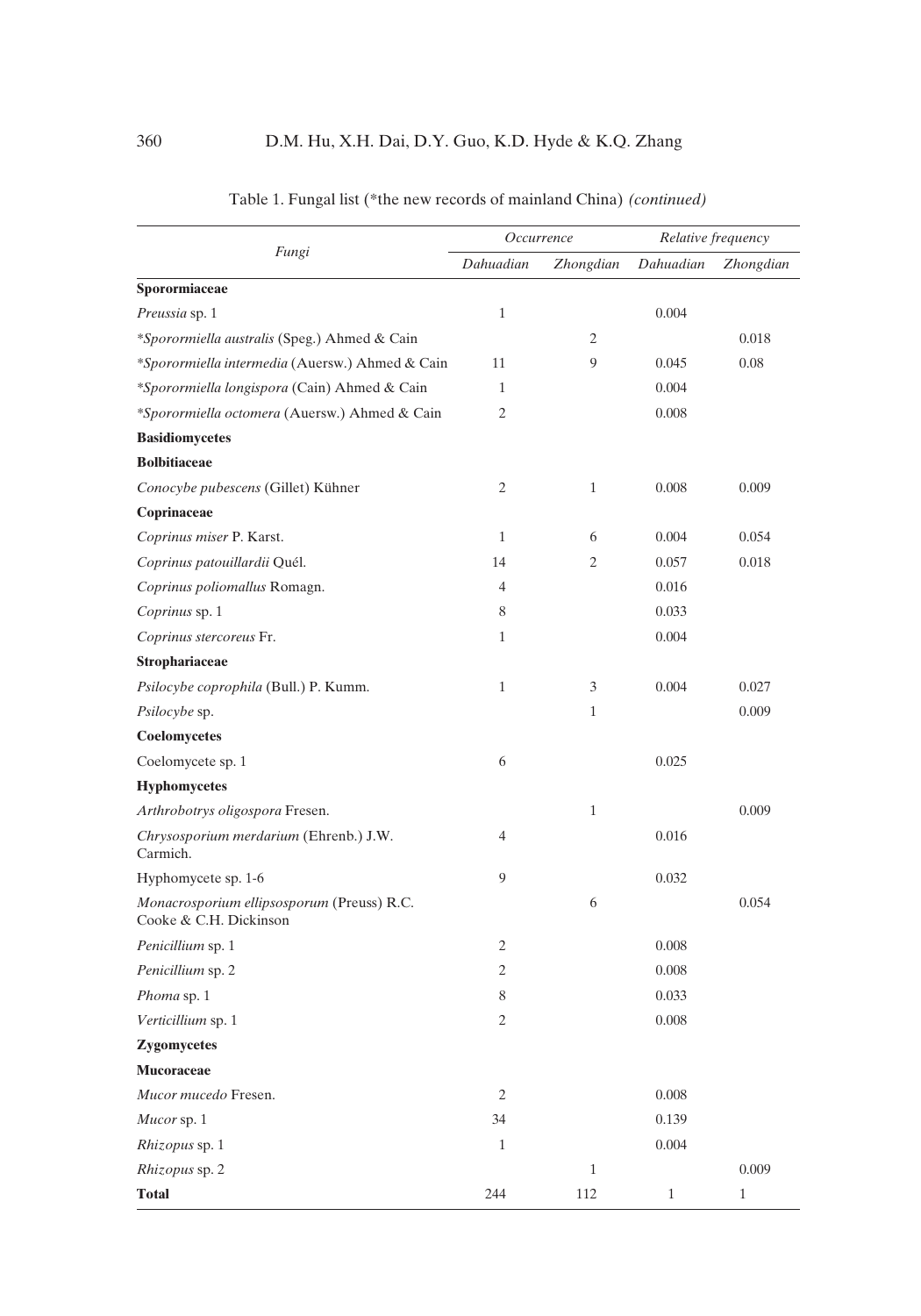| Sampling sites                    | Dahuadian Pasture                                                                                              | Zhongdian Pasture                                                                                         |
|-----------------------------------|----------------------------------------------------------------------------------------------------------------|-----------------------------------------------------------------------------------------------------------|
| Altitude                          | 2940 m                                                                                                         | 3300 m                                                                                                    |
| Sample size                       | 50                                                                                                             | 50                                                                                                        |
| Number of ascomycetes             | 25                                                                                                             | 19                                                                                                        |
| Number of basidiomycetes          | 7                                                                                                              | 5                                                                                                         |
| Number of anamorphic fungi taxa   | 12                                                                                                             | 2                                                                                                         |
| Number of zygomycetes             | 3                                                                                                              | 1                                                                                                         |
| Average number of taxa per sample | 4.88                                                                                                           | 2.24                                                                                                      |
| Unique species                    | 34                                                                                                             | 14                                                                                                        |
| Overlapping species in two sites  |                                                                                                                | 13                                                                                                        |
| Five most common species          | Schizothecium curvuloides<br>Mucor sp.1<br>Saccobolus citrinus<br>Podospora fimiseda<br>Coprinus patouillardii | Saccobolus citrinus<br>Schizothecium miniglutinans<br>Sporormiella intermedia<br>Schizothecium dakotensis |
| Species richess                   | 47                                                                                                             | 27                                                                                                        |
| $H^*$                             | 3.128                                                                                                          | 2.904                                                                                                     |
| S'                                |                                                                                                                | 0.351                                                                                                     |

Table 2. Species richness, species richness per sample and diversity index

The coprophilous fungi community in Zhongdian comprised 19 ascomycetes, 5 basidiomycetes, 2 anamorphic taxa and 1 zygomycete. The most common genera from Zhongdian were *Saccobolus*, *Schizothecium*, *Podospora*, and *Sporormiella*. Dominant species were *Saccobolus citrinus* (36%) and *Schizothecium miniglutinans* (30%), *Sporormiella intermedia* (18%). The most common ascomycetes were from Ascobolaceae, Lasiosphaeriaceae, and Sporomiaceae; the most common basidiomycetes were from Coprinaceae.

#### *Difference in fungal communities with altitude*

The fungal communities identified at the two sites are compared in Table 2 and differences between the two sites are significant. Many more taxa were identified from Dahuadian as compared to  $\tilde{Z}$ hongdian (47 species vs. 27 species). The fungal diversity from Dahuadian was higher than that from Zhongdian (Shannon-Weiner indices: 3.128 vs. 2.904). Evenness of Zhongdian was higher than at Dahuadian (0.676 vs. 0.486). Thirteen species overlapped between the two sites  $(S' = 0.351)$ . Of the five most common species from the two sites, only one species (*Saccobolus citrinus*) overlapped.

#### **DISCUSSION**

#### *Fungal communities*

The number of taxa identified (61) from the two grasslands were mostly ascomycetes (57.4%), which is in agreement with previous studies (Caretta *et al.*, 1994; Richardson, 2001). Anamorphic taxa were the second largest group (22.9%), followed by basidiomycetes  $(13.1\%)$  and zygomycetes  $(6.6\%).$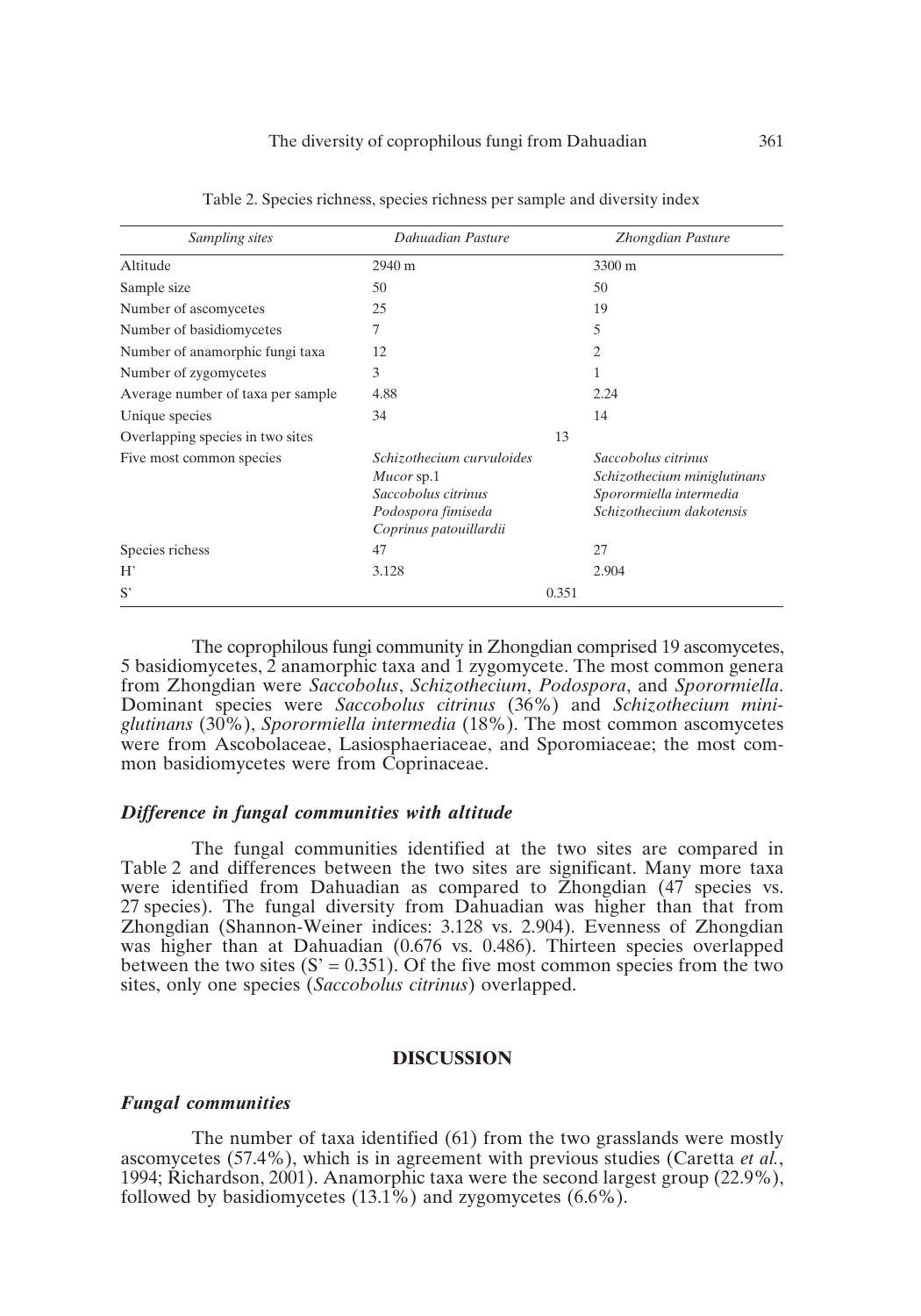#### **Ascomycetes**

Ascomycetes are the largest group of fungi (Kirk *et al*., 2001), and a large proportion of coprophilous species belong to this group. They include discomycetes, plectomycetes and pyrenomycetes (Bell, 1983), although this terminology is rather dated. Coprophilous ascomycetes have several adaptive characters for survival on dung (Bell, 1983), which includes dark spores, phototropism, and sticky appendages. *Podospora* species were very common, and 8 species were recorded in this study. *Podospora fimiseda* (30%) was the third most common species in Dahuadian. There has been much confusion concerning the genera *Podospora* and *Schizothecium*. Lundqvist (1972) divided them to two genera and stated that *Schizothecium* was characterized by and distinguished from *Podospora* principally by the swollen agglutinated hairs or prominent protruding peridial cells, lack of interascal filiform paraphyses, early spore septation, and long persistent, plasma-filled pedicels. Although most mycologists have not accepted *Schizothecium* as a genus (Krug & Khan, 1989; Bell & Mahoney, 1995; Wang, 2000b), Cai *et al*. (2005) re-evaluated the genus using molecular data and found that *Schizothecium* species constitute a natural grouping and merit generic rank. *Schizothecium* was the most common genus in our study. *Schizothecium curvuloides* (80%) was the most common species at Dahuadian, *Schizothecium miniglutinans* (30%) was the second most common species at Zhongdian, and *Schizothecium dakotensis* (16%) was the fourth most common species at Zhongdian.

*Saccobolus* was also a common genus at the study sites. Among the five most common species in the two pastures, only *Saccobolus citrinus* was found at both Dahuadian and Zhongdian. The other common genera were *Cercophora* (5 species), *Coprotus* (4 species) and *Sporormiella* (4 species).

#### Basidiomycetes

Of all the 8 Basidiomycete species, 5 species were from the genus *Coprinus*. Most previous studies on coprophilous fungi show that *Coprinus* was the dominant agaric developing on dung (Bell, 1983; Richardson, 2001), and this was confirmed in our study. *Coprinus miser* is widespread on dung following incubation (Richardson, 2000); this taxon occurred at both sites in this study, but it was not the most frequent species. The most frequent agaric was *C. patouillardii*. *Conocybe* and *Psilocybe* were also recorded but were not common.

#### Anamorphic taxa

Most anamorphic taxa could not identified to species level. *Arthrobotrys oligospora* and *Monacrosporium ellipsosporum* are nematode trapping fungi (Li *et al*., 2000) and were recorded only from Zhongdian.

## Zygomycetes

*Pilobolus* is a common coprophilous genus but we did not observe any species of *Pilobolus* in this study. There is no explanation for this, but the fact that it took five days to transport the dung to Kunming may be the reason, as *Pilobolus* is an early colonizer of dung (Bell, 1975; McCarthy, 2000; Dickinson, 1977; Nagy & Harrowerr, 1979). Only *Mucor* and *Rhizopus* species were recorded in our study.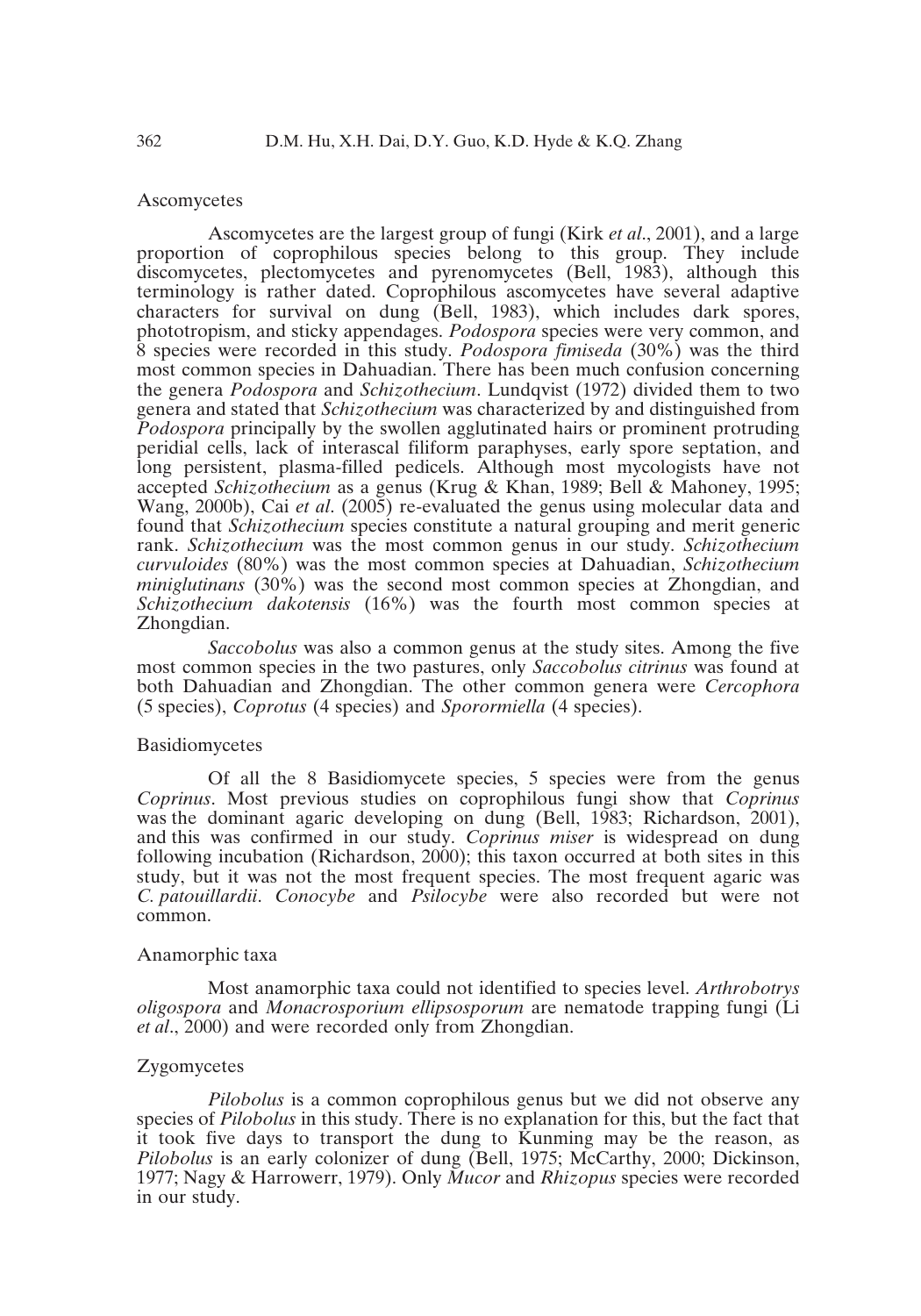#### *Difference in fungal communities with altitude*

The diversity of coprophilous fungi can be affected by many factors, such as temperature, humidity, light, host, latitude, longitude and altitude. The affect of latitude on coprophilous fungi has previously been investigated (Cain, 1934; Lundqvist, 1972; Richardson, 2001). However, few studies have examined the affect of altitude on dung fungi. The two sites studied were at a similar geographic latitude (25°53'N, 100°00'E vs. 26°51'-28°52'N, 99°20'-100°19'E). Samples collected from the two sites were cattle dung and samples were incubated in the same way. Dahuadian and Zhongdian are at high altitude (above 2900 meters), but Zhongdian is higher and colder than Dahuadian  $(3300 \text{ m} \text{ vs. } 2940 \text{ m})$ . The index of fungal diversity from Dahuadian was much higher than that from Zhongdian, and more species were recorded from Dahuadian than from Zhongdian (Table 2). Species evenness at Zhongdian was much higher than that from Dahuadian (Table 2) indicating that there were less dominant species from Zhongdian. In conclusion we identified different fungal communities from dung from the two sites and this is probably due to the temperature difference. The average annual temperature of Zhongdian (5.4ºC) is much lower than that of Dahuadian  $(8.2$ <sup>o</sup>C).

**Acknowledgements.** The authors would like to express their gratitude to Dr. Lei Cai, Prof. H.Y. Su for their kind help.

#### **REFERENCES**

- ANGEL K. & WICKLOW D.T., 1975 Decomposition of rabbit feces: an indication of the significance of the coprophilous microflora in energy flow schemes. *Journal of Ecology* 62: 429-437.
- ANGEL K. & WICKLOW D.T., 1983 Coprohilous fungal communities in semiarid to mesic grasslands. *Canadian Journal of Botany* 61: 594-602.
- BEGON M., HARPER J.L. & TOWNSEND C.R., 1993 *Ecology: individuals, population and communities*. 3rd edn. Blackwell, Boston, USA.
- BELL A., 1975 Fungal succession on dung of the brush-tailed opossum in New Zealand. *New Zealand Journal of Botany* 13: 437-462.
- BELL A., 1983 *Dung fungi: an illustrated guide to coprophilous fungi in New Zealand*. Victoria University Press, Wellington, New Zealand.
- BELL A. & MAHONEY D.P., 1997 Coprophilous fungi in New Zealand. II. *Pososproa* species with coriaceous perithecia. *Mycologia* 89: 908-915.
- CAI L., JEEWON R. & HYDE K.D.,  $2005 -$  Phylogenetic evaluation and taxonomic revision of *Schizothecium* based on ribosomal DNA and protein coding genes. *Fungal Diversity* 19: 1-21.
- CAIN R.F., 1934 Studies of Coprophilous Sphaeriales in Ontario. *University of Toronoto Studies, Biological Series* 38: 1-126.
- CARETTA G., PIONTELLI E., SAVINO E., & BULGHERONI A., 1998 Some coprophilous fungi from Kenya. *Mycopathologia* 142: 125-134.
- DICKINSON C.H., 1977 Growth of fungi in cattle dung. *Transactions of the British Mycological Society* 69 (3): 473-477.
- HARPER J.E. & WEBSTER J. 1964 An experimental analysis of the coprophilous fungus succession. *Transactions of the British Mycological Society* 47 (4): 511-530.
- HU D.M., CAI L., HYDE K.D. & ZHANG K.Q., 2006 The genera *Podospora* and *Schizothecium* from Mainland China. *Cryptogamie, Mycologie* 27: 1-22.
- JACOBS K. & BOTHA A., 2008 *Mucor renispora* sp. nov., a new coprophilous species from Southern Africa. *Fungal Diversity* 29: 27-35.
- KRUG J.C. & KHAN R.S., 1989 New records and new species of *Podospora* from East Africa. *Canadian Journal of Botany* 67: 1174-1182.